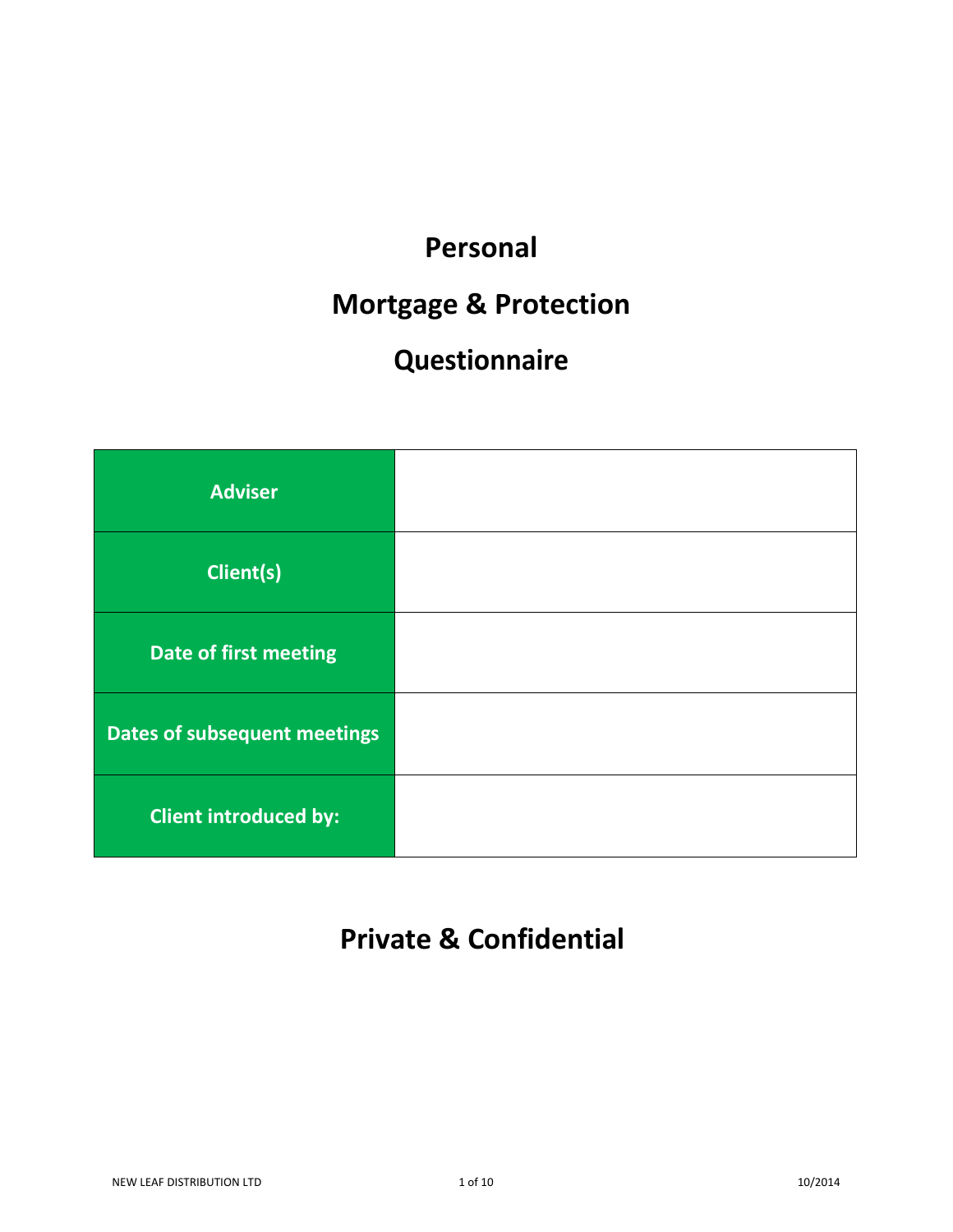| <b>TITLE</b><br>FORENAME/S<br>SURNAME/MAIDEN NAME<br><b>MARITAL STATUS</b><br><b>DATE OF BIRTH</b><br><b>NATIONALITY</b><br>UK RESIDENT MORE THAN 3 YRS?<br>3 YEARS ADDRESS HISTORY<br>DATES MOVED TO DD/MM/YYYY<br>HOMETELEPHONE<br><b>MOBILE NUMBER</b><br><b>EMAILADDRESS</b><br>BEST TIME TO CONTACT<br>ANYTIME<br>ANYTIME<br>AM<br>PM<br>AM<br>PM<br>N.I. NUMBER<br>DRIVERS LICENCE NO.<br>SMOKER/HEIGHT/WEIGHT<br>SIGNIFICANT MEDICAL ISSUES<br><b>DEPENDANTS NAMES</b><br><b>RELATIONSHIP TO YOU</b><br><b>AGE</b><br><b>LIVES WITH YOU?</b><br><b>NOTES</b> | PERSONAL DETAILS | <b>CLIENT 1</b> | <b>CLIENT 2</b> |
|---------------------------------------------------------------------------------------------------------------------------------------------------------------------------------------------------------------------------------------------------------------------------------------------------------------------------------------------------------------------------------------------------------------------------------------------------------------------------------------------------------------------------------------------------------------------|------------------|-----------------|-----------------|
|                                                                                                                                                                                                                                                                                                                                                                                                                                                                                                                                                                     |                  |                 |                 |
|                                                                                                                                                                                                                                                                                                                                                                                                                                                                                                                                                                     |                  |                 |                 |
|                                                                                                                                                                                                                                                                                                                                                                                                                                                                                                                                                                     |                  |                 |                 |
|                                                                                                                                                                                                                                                                                                                                                                                                                                                                                                                                                                     |                  |                 |                 |
|                                                                                                                                                                                                                                                                                                                                                                                                                                                                                                                                                                     |                  |                 |                 |
|                                                                                                                                                                                                                                                                                                                                                                                                                                                                                                                                                                     |                  |                 |                 |
|                                                                                                                                                                                                                                                                                                                                                                                                                                                                                                                                                                     |                  |                 |                 |
|                                                                                                                                                                                                                                                                                                                                                                                                                                                                                                                                                                     |                  |                 |                 |
|                                                                                                                                                                                                                                                                                                                                                                                                                                                                                                                                                                     |                  |                 |                 |
|                                                                                                                                                                                                                                                                                                                                                                                                                                                                                                                                                                     |                  |                 |                 |
|                                                                                                                                                                                                                                                                                                                                                                                                                                                                                                                                                                     |                  |                 |                 |
|                                                                                                                                                                                                                                                                                                                                                                                                                                                                                                                                                                     |                  |                 |                 |
|                                                                                                                                                                                                                                                                                                                                                                                                                                                                                                                                                                     |                  |                 |                 |
|                                                                                                                                                                                                                                                                                                                                                                                                                                                                                                                                                                     |                  |                 |                 |
|                                                                                                                                                                                                                                                                                                                                                                                                                                                                                                                                                                     |                  |                 |                 |
|                                                                                                                                                                                                                                                                                                                                                                                                                                                                                                                                                                     |                  |                 |                 |
|                                                                                                                                                                                                                                                                                                                                                                                                                                                                                                                                                                     |                  |                 |                 |
|                                                                                                                                                                                                                                                                                                                                                                                                                                                                                                                                                                     |                  |                 |                 |
|                                                                                                                                                                                                                                                                                                                                                                                                                                                                                                                                                                     |                  |                 |                 |
|                                                                                                                                                                                                                                                                                                                                                                                                                                                                                                                                                                     |                  |                 |                 |
|                                                                                                                                                                                                                                                                                                                                                                                                                                                                                                                                                                     |                  |                 |                 |
|                                                                                                                                                                                                                                                                                                                                                                                                                                                                                                                                                                     |                  |                 |                 |
|                                                                                                                                                                                                                                                                                                                                                                                                                                                                                                                                                                     |                  |                 |                 |
|                                                                                                                                                                                                                                                                                                                                                                                                                                                                                                                                                                     |                  |                 |                 |
|                                                                                                                                                                                                                                                                                                                                                                                                                                                                                                                                                                     |                  |                 |                 |
|                                                                                                                                                                                                                                                                                                                                                                                                                                                                                                                                                                     |                  |                 |                 |
|                                                                                                                                                                                                                                                                                                                                                                                                                                                                                                                                                                     |                  |                 |                 |
|                                                                                                                                                                                                                                                                                                                                                                                                                                                                                                                                                                     |                  |                 |                 |
|                                                                                                                                                                                                                                                                                                                                                                                                                                                                                                                                                                     |                  |                 |                 |
|                                                                                                                                                                                                                                                                                                                                                                                                                                                                                                                                                                     |                  |                 |                 |
|                                                                                                                                                                                                                                                                                                                                                                                                                                                                                                                                                                     |                  |                 |                 |
|                                                                                                                                                                                                                                                                                                                                                                                                                                                                                                                                                                     |                  |                 |                 |
|                                                                                                                                                                                                                                                                                                                                                                                                                                                                                                                                                                     |                  |                 |                 |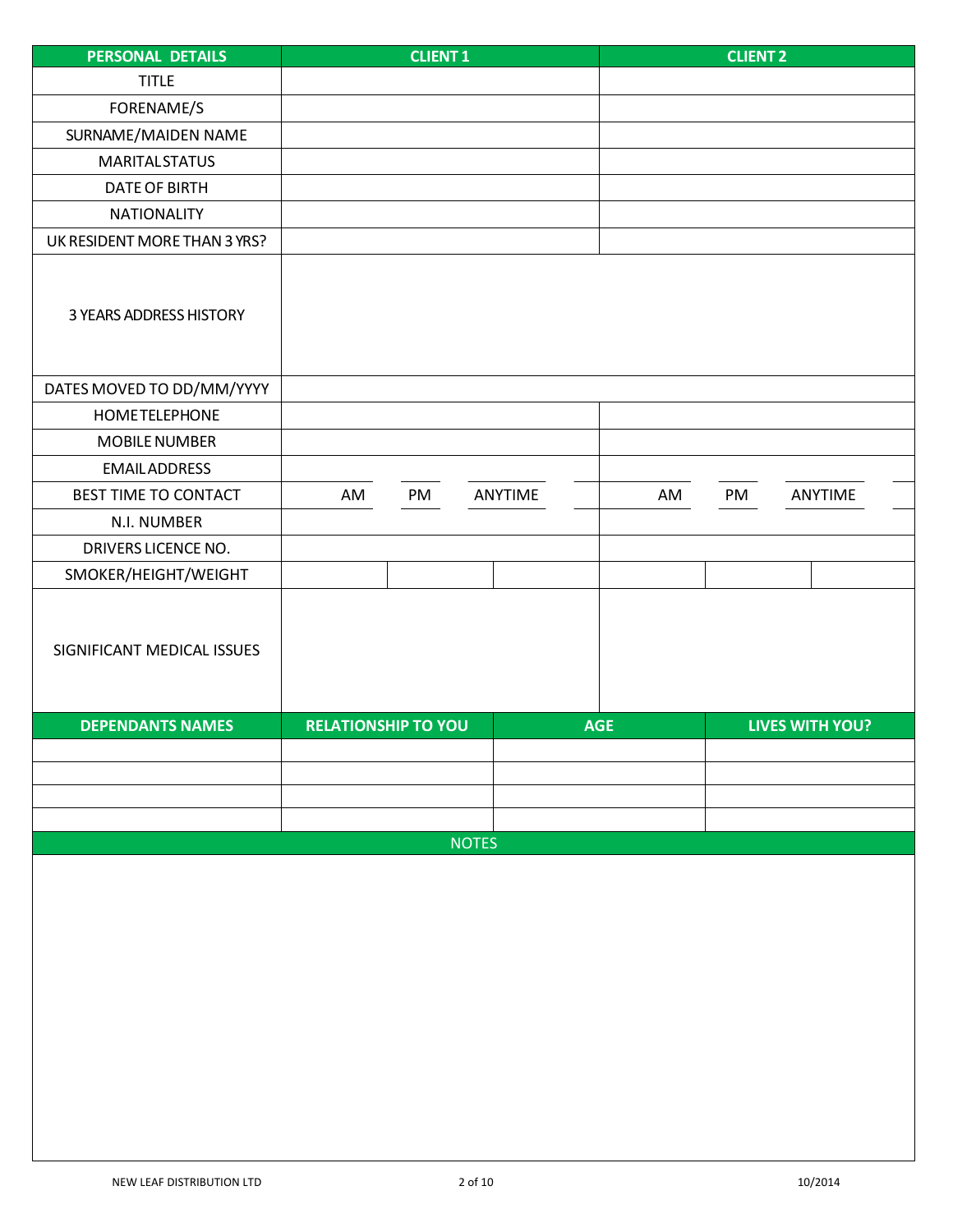| <b>EMPLOYMENT DETAILS</b>          | <b>CLIENT1</b>  | <b>CLIENT2</b>  |
|------------------------------------|-----------------|-----------------|
| <b>EMPLOYMENT STATUS</b>           |                 |                 |
| <b>OCCUPATION</b>                  |                 |                 |
| <b>NATURE OF DUTIES</b>            |                 |                 |
| <b>NAME OF EMPLOYER</b>            |                 |                 |
| START DATE DD/MM/YYYY              |                 |                 |
| RETIREMENT AGE                     |                 |                 |
| <b>GROSS ANNUAL INCOME DETAILS</b> | <b>CLIENT 1</b> | <b>CLIENT 2</b> |
| SALARY/DRAWINGS                    |                 |                 |
| BONUSES/DIVIDENDS                  |                 |                 |
| <b>OVERTIME</b>                    |                 |                 |
| <b>INVESTMENT INCOME</b>           |                 |                 |
| PENSION INCOME                     |                 |                 |
| <b>STATE BENEFITS</b>              |                 |                 |
| <b>OTHER INCOMES</b>               |                 |                 |
| <b>LIKELY TO CHANGE?</b>           |                 |                 |
| SA302? YEAR END DATE               |                 |                 |
| <b>TOTAL</b>                       |                 |                 |
| <b>WORKPLACE BENEFITS</b>          | <b>CLIENT1</b>  | <b>CLIENT 2</b> |
| <b>DEATH IN SERVICE</b>            |                 |                 |
| <b>CRITICALILLNESS</b>             |                 |                 |
| <b>SICK PAY</b>                    |                 |                 |
| PRIVATE MEDICAL INSURANCE          |                 |                 |
| <b>PENSION</b>                     |                 |                 |
|                                    | <b>NOTES</b>    |                 |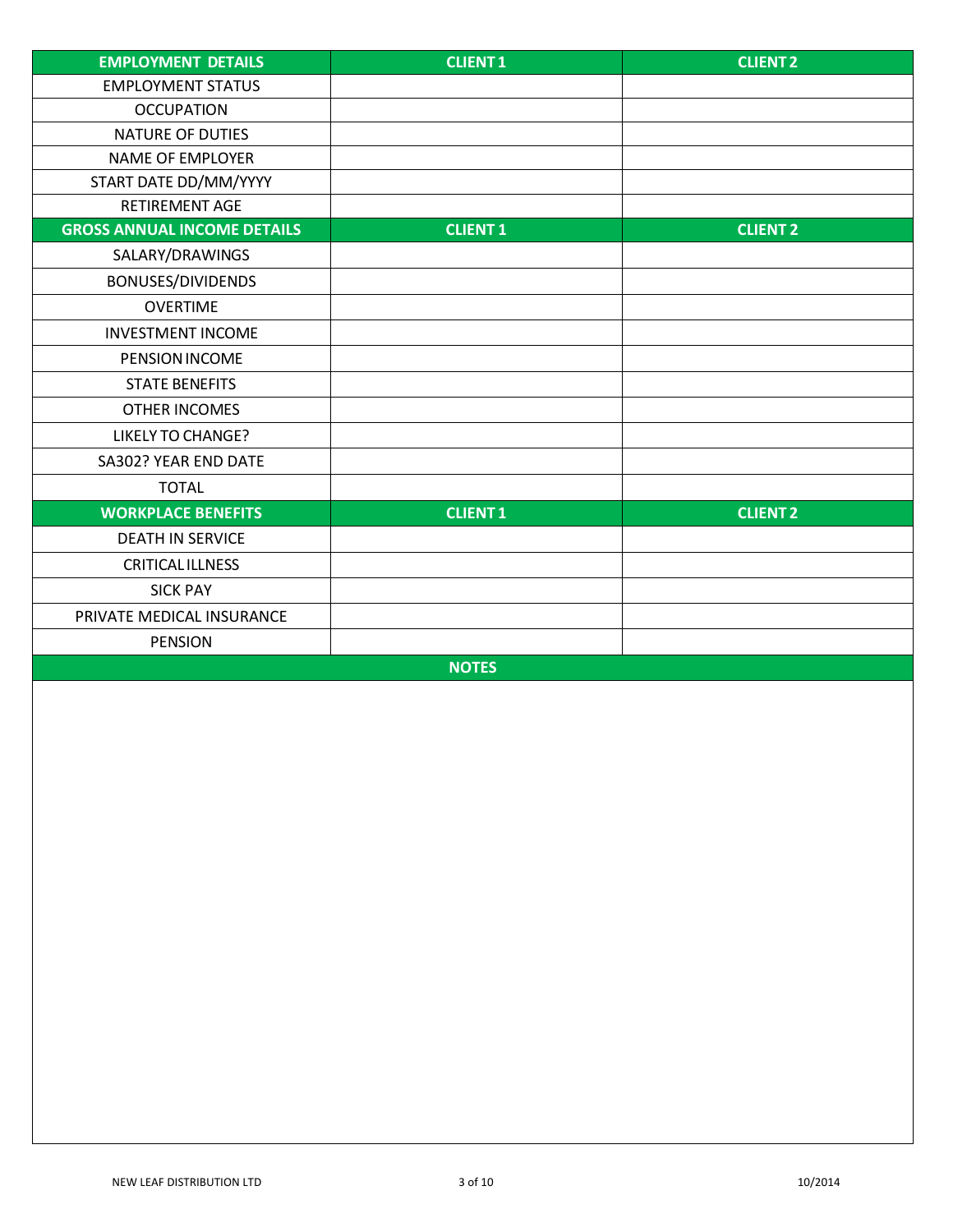| <b>ASSETS</b>                                                    | <b>CLIENT 1</b>   | <b>CLIENT 2</b>   | <b>JOINT</b>      |
|------------------------------------------------------------------|-------------------|-------------------|-------------------|
| <b>MAIN RESIDENCE</b>                                            |                   |                   |                   |
| <b>HOLIDAY HOMES</b>                                             |                   |                   |                   |
| <b>BUY TO LETS</b>                                               |                   |                   |                   |
| SAVINGS/INVESTMENTS                                              |                   |                   |                   |
| <b>OTHER</b>                                                     |                   |                   |                   |
| <b>TOTAL ASSETS</b>                                              |                   |                   |                   |
| <b>LIABILITIES</b>                                               | <b>CLIENT 1</b>   | <b>CLIENT 2</b>   | <b>JOINT</b>      |
| <b>MAIN MORTGAGE</b>                                             |                   |                   |                   |
| <b>ADDITIONAL MORTGAGES</b>                                      |                   |                   |                   |
| <b>LOANS/CREDIT CARDS</b>                                        |                   |                   |                   |
| <b>OTHER</b>                                                     |                   |                   |                   |
| <b>TOTAL LIABILITIES</b>                                         |                   |                   |                   |
| <b>SPECIFIC MORTGAGE DETAILS</b>                                 | <b>MORTGAGE 1</b> | <b>MORTGAGE 2</b> | <b>MORTGAGE 3</b> |
| TYPE - REPAYMENT OR I/O                                          |                   |                   |                   |
| AMOUNT OUTSTANDING                                               |                   |                   |                   |
| <b>TERM REMAINING</b>                                            |                   |                   |                   |
| <b>INTEREST RATE</b>                                             |                   |                   |                   |
| LENDER                                                           |                   |                   |                   |
| <b>LEGACY PLANNING</b>                                           |                   |                   |                   |
| WHERE IS YOUR WILL STORED?                                       |                   |                   |                   |
| WHAT WOULD YOU LIKE TO                                           |                   |                   |                   |
| HAPPEN TO YOUR ASSETS WHEN YOU<br>DIE?                           |                   |                   |                   |
| WHO IS THE DESIGNATED GUARDIAN OF<br>YOUR CHILDREN?              |                   |                   |                   |
| IF YOU LOSE MENTAL CAPACITY WHO IS<br>YOUR ATTORNEY IN YOUR LPA? |                   |                   |                   |
|                                                                  | <b>NOTES</b>      |                   |                   |
|                                                                  |                   |                   |                   |
|                                                                  |                   |                   |                   |
|                                                                  |                   |                   |                   |
|                                                                  |                   |                   |                   |
|                                                                  |                   |                   |                   |
|                                                                  |                   |                   |                   |
|                                                                  |                   |                   |                   |
|                                                                  |                   |                   |                   |
|                                                                  |                   |                   |                   |
|                                                                  |                   |                   |                   |
|                                                                  |                   |                   |                   |
|                                                                  |                   |                   |                   |
|                                                                  |                   |                   |                   |
|                                                                  |                   |                   |                   |
|                                                                  |                   |                   |                   |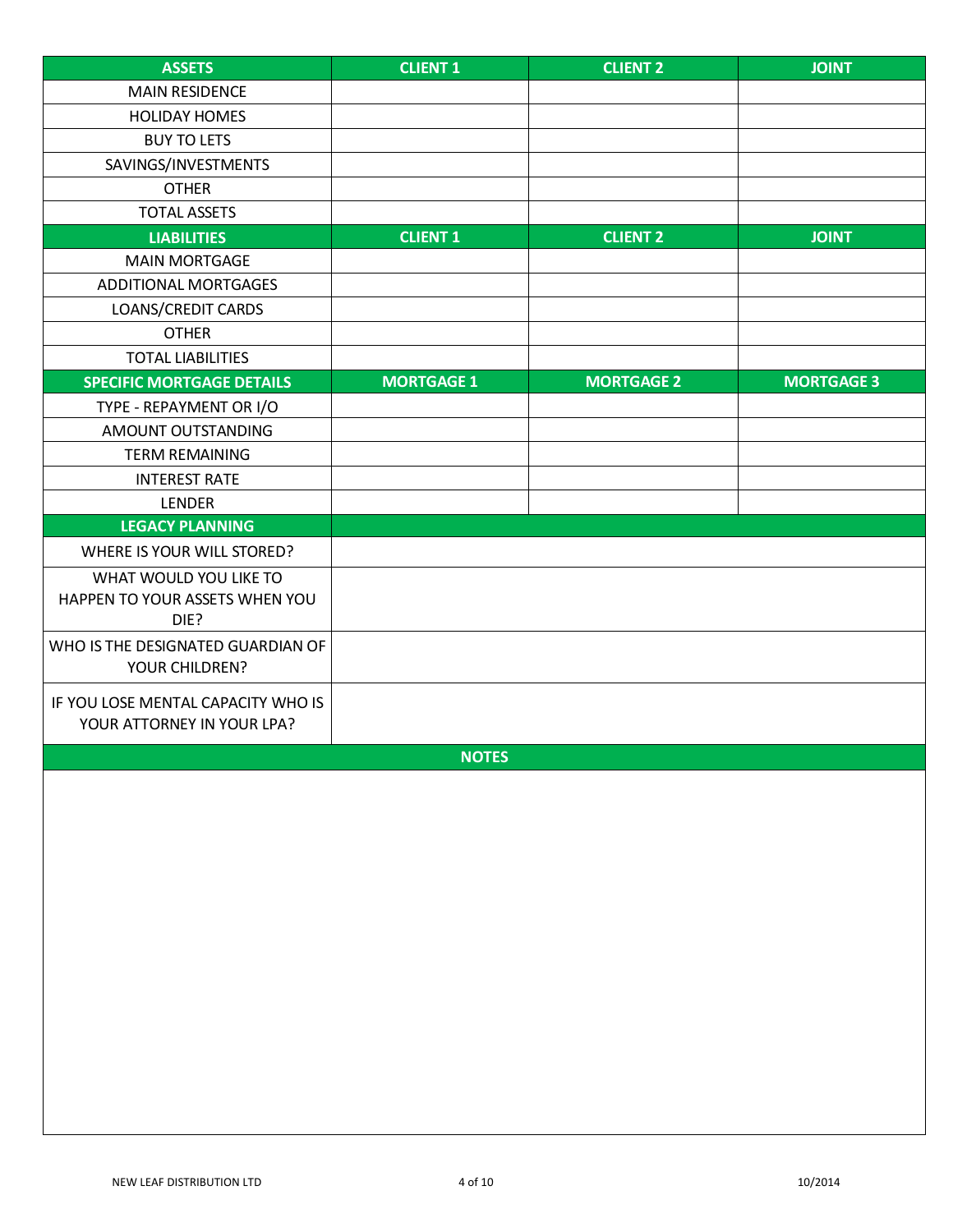| <b>MONTHLY NET INCOME</b>             | <b>CLIENT 1</b> | <b>CLIENT 2</b> | <b>JOINT</b> |
|---------------------------------------|-----------------|-----------------|--------------|
| <b>MAIN EMPLOYMENT</b>                |                 |                 |              |
| SECONDARY EMPLOYMENT                  |                 |                 |              |
| PENSION/INVESTMENT AND OTHER          |                 |                 |              |
| TOTAL MONTHLY INCOME                  | £0              | £0              | £0           |
| <b>MONTHLY EXPENDITURE</b>            |                 |                 |              |
| MORTGAGE/RENT                         |                 |                 |              |
| LOANS/CREDIT CARDS                    |                 |                 |              |
| <b>GROUND RENT/SERVICE CHARGE</b>     |                 |                 |              |
| <b>COUNCIL TAX</b>                    |                 |                 |              |
| GAS/ELECTRIC/WATER                    |                 |                 |              |
| INTERNET/TELEPHONE/TV                 |                 |                 |              |
| CAR INSURANCE/ROAD TAX/REPAIRS        |                 |                 |              |
| TRAVEL/PETROL                         |                 |                 |              |
| <b>FOOD</b>                           |                 |                 |              |
| <b>MEMBERSHIPS</b>                    |                 |                 |              |
| HEALTHCARE/DENTIST                    |                 |                 |              |
| CLOTHING/BEAUTY                       |                 |                 |              |
| HOLIDAYS/SOCIALISING                  |                 |                 |              |
| CHILDCARE COSTS                       |                 |                 |              |
| PETS/VETS                             |                 |                 |              |
| REG SAVINGS/PRIVATE PENSION/INSURANCE |                 |                 |              |
| <b>OTHER</b>                          |                 |                 |              |
| TOTAL MONTHLY EXPENDITURE             | £0              | £0              | £0           |
| <b>DISPOSABLE INCOME</b>              | £0              | £0              | £0           |
| <b>MONTHLY MORTGAGE BUDGET</b>        |                 |                 |              |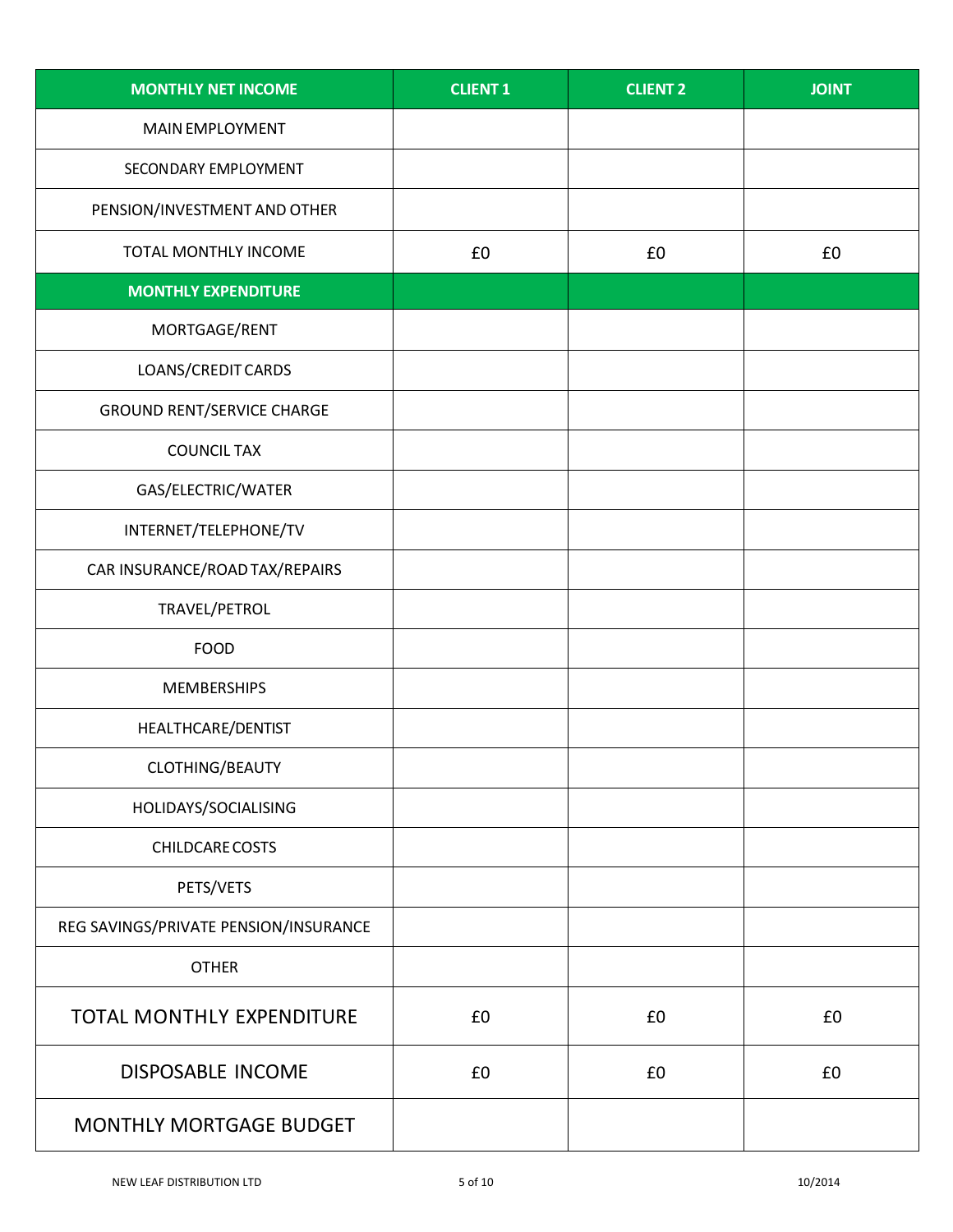| <b>EXISTING MORTGAGE DETAILS</b>                                                                                                  | <b>MORTGAGE 1</b>                                                                                               | <b>MORTGAGE 2</b> | <b>MORTGAGE 3</b> |            |           |
|-----------------------------------------------------------------------------------------------------------------------------------|-----------------------------------------------------------------------------------------------------------------|-------------------|-------------------|------------|-----------|
| <b>BORROWER</b>                                                                                                                   |                                                                                                                 |                   |                   |            |           |
| <b>LENDER</b>                                                                                                                     |                                                                                                                 |                   |                   |            |           |
| <b>ACCOUNT NUMBER</b>                                                                                                             |                                                                                                                 |                   |                   |            |           |
| <b>TYPE OF PROPERTY</b>                                                                                                           |                                                                                                                 |                   |                   |            |           |
| <b>DEALTYPE/LENGTH</b>                                                                                                            |                                                                                                                 |                   |                   |            |           |
| REPAYMENT OR I/O                                                                                                                  |                                                                                                                 |                   |                   |            |           |
| <b>REPAYMENT VEHICLE</b>                                                                                                          |                                                                                                                 |                   |                   |            |           |
| PURCHASE PRICE/DATE                                                                                                               |                                                                                                                 |                   |                   |            |           |
| AMOUNT OUTSTANDING                                                                                                                |                                                                                                                 |                   |                   |            |           |
| <b>TERM REMAINING</b>                                                                                                             |                                                                                                                 |                   |                   |            |           |
| <b>INTEREST RATE</b>                                                                                                              |                                                                                                                 |                   |                   |            |           |
| <b>EARLY REDEMPTION CHARGE</b>                                                                                                    |                                                                                                                 |                   |                   |            |           |
| <b>MONTHLY PAYMENT</b>                                                                                                            |                                                                                                                 |                   |                   |            |           |
| <b>RENTAL INCOME</b>                                                                                                              |                                                                                                                 |                   |                   |            |           |
|                                                                                                                                   |                                                                                                                 |                   |                   |            |           |
|                                                                                                                                   |                                                                                                                 |                   |                   |            |           |
| <b>ADDRESS</b>                                                                                                                    |                                                                                                                 |                   |                   |            |           |
|                                                                                                                                   |                                                                                                                 |                   |                   |            |           |
| <b>EXISTING LOAN/CREDIT</b>                                                                                                       | <b>DEBT1</b>                                                                                                    | <b>DEBT 2</b>     | <b>DEBT3</b>      |            |           |
| <b>TYPE</b>                                                                                                                       |                                                                                                                 |                   |                   |            |           |
| <b>TERM</b>                                                                                                                       |                                                                                                                 |                   |                   |            |           |
| <b>BORROWER</b>                                                                                                                   |                                                                                                                 |                   |                   |            |           |
| <b>LENDER</b>                                                                                                                     |                                                                                                                 |                   |                   |            |           |
| <b>MONTHLY PAYMENT</b>                                                                                                            |                                                                                                                 |                   |                   |            |           |
| AMOUNT OUTSTANDING                                                                                                                |                                                                                                                 |                   |                   |            |           |
| <b>END DATE</b>                                                                                                                   |                                                                                                                 |                   |                   |            |           |
| <b>REPAY NOW</b>                                                                                                                  |                                                                                                                 |                   |                   |            |           |
| <b>SECURED</b>                                                                                                                    |                                                                                                                 |                   |                   |            |           |
| <b>ACCOUNT NUMBER</b>                                                                                                             |                                                                                                                 |                   |                   |            |           |
| <b>PURPOSE</b>                                                                                                                    |                                                                                                                 |                   |                   |            |           |
|                                                                                                                                   | <b>ADVERSE CREDIT DETAILS</b>                                                                                   |                   |                   | <b>YES</b> | <b>NO</b> |
|                                                                                                                                   | Do you have any convictions by a court for offences which are not 'spent convictions' within the meaning of the |                   |                   |            |           |
|                                                                                                                                   | Rehabilitation of Offenders Act 1974; or have you been subject to penalties for tax evasion?                    |                   |                   |            |           |
|                                                                                                                                   | Are any legal proceedings being taken against you in relation to any financial commitment?                      |                   |                   |            |           |
| Do you have any CCJ's for non-payment of a debt made against you orif self-employed/controlling director<br>against your company? |                                                                                                                 |                   |                   |            |           |
| Have you ever incurred mortgage, rent or loan arrears by more than one month, had a property repossessed,                         |                                                                                                                 |                   |                   |            |           |
|                                                                                                                                   | credit declined, been declared bankrupt or entered into any arrangement with creditors?                         |                   |                   |            |           |
|                                                                                                                                   |                                                                                                                 |                   |                   |            |           |
| <b>IF YES</b>                                                                                                                     |                                                                                                                 |                   |                   |            |           |
| <b>PLEASE GIVE</b>                                                                                                                |                                                                                                                 |                   |                   |            |           |
| <b>FULL DETAILS</b>                                                                                                               |                                                                                                                 |                   |                   |            |           |
|                                                                                                                                   |                                                                                                                 |                   |                   |            |           |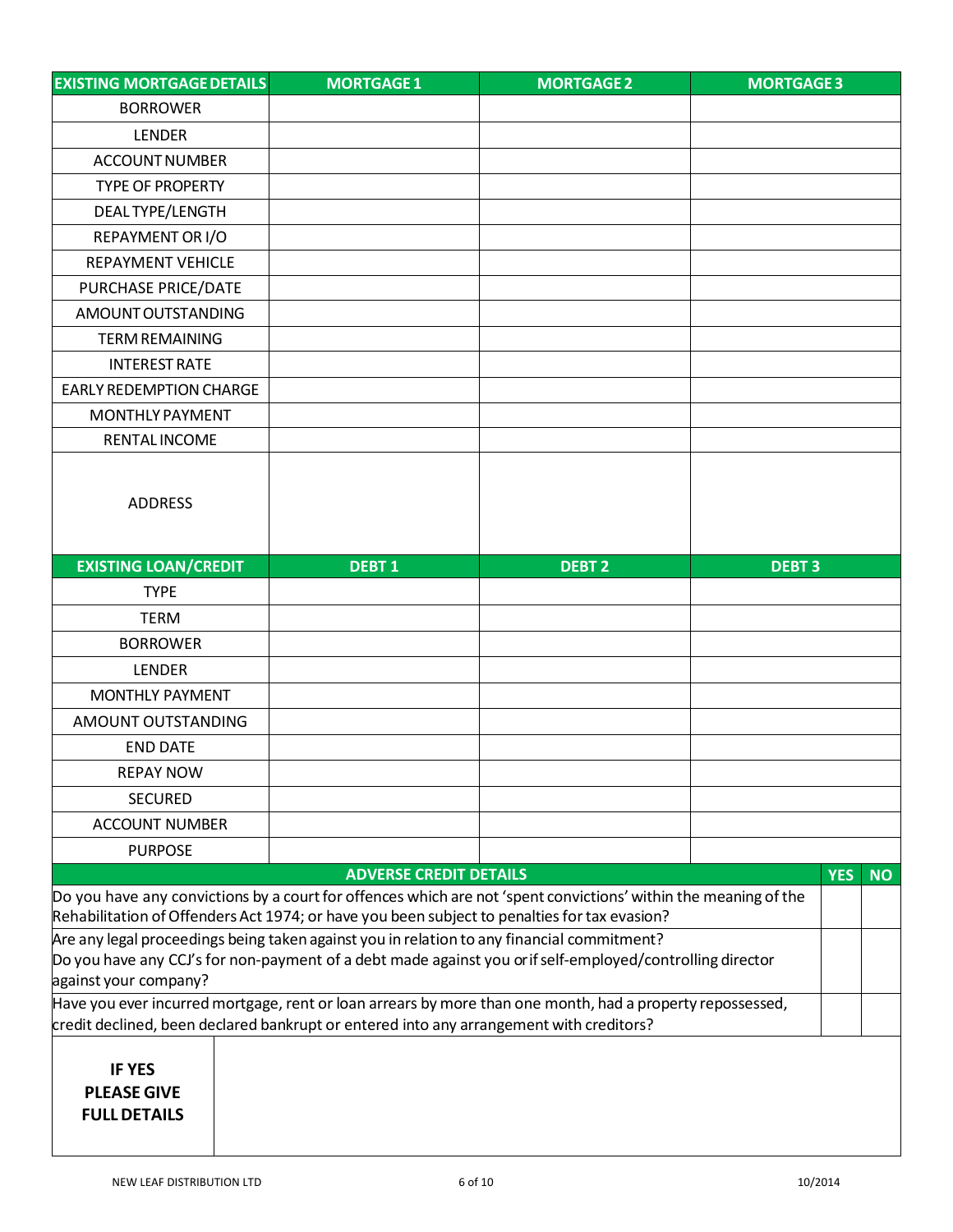| <b>MORTGAGE NEEDS</b>                                                                      |                                                 |                              |                    |                        |                                       |                   |  |
|--------------------------------------------------------------------------------------------|-------------------------------------------------|------------------------------|--------------------|------------------------|---------------------------------------|-------------------|--|
|                                                                                            | $1ST$ TIME BUYER                                |                              |                    |                        | <b>BUY TO LET</b>                     |                   |  |
|                                                                                            | 2 <sup>ND</sup> TIME BUYER                      |                              |                    |                        | LET TO BUY                            |                   |  |
| TYPE OF MORTGAGE REQUIRED                                                                  | REMORTGAGE                                      |                              |                    | <b>FURTHER ADVANCE</b> |                                       |                   |  |
|                                                                                            | <b>CAPITAL RAISE</b><br><b>SHARED OWNERSHIP</b> |                              |                    |                        | <b>PORTING</b><br><b>RIGHT TO BUY</b> |                   |  |
|                                                                                            | <b>REDUCE MONTHLY PAYMENTS</b>                  |                              |                    |                        | <b>CAR</b>                            |                   |  |
| REASON/PURPOSE OF                                                                          | <b>REDUCE TERM</b>                              |                              |                    |                        | <b>CONTINGENCY</b>                    |                   |  |
| <b>REMORTGAGE</b>                                                                          | <b>EXTEND TERM</b>                              |                              |                    |                        | <b>DEBTS</b>                          |                   |  |
|                                                                                            | HOME IMPROVEMENTS                               |                              |                    |                        | <b>OTHER</b>                          |                   |  |
|                                                                                            | <b>MORTGAGE - ATTITUDE TO RISK</b>              |                              |                    |                        |                                       |                   |  |
| Cautious - You want the certainty of your mortgage being repaid at the end of the term     |                                                 |                              |                    |                        |                                       |                   |  |
| Balanced - You are comfortable if all or part of your mortgage is repaid from the proceeds |                                                 |                              |                    |                        |                                       |                   |  |
| of an investment product such as an Endowment, ISA or Pension.                             |                                                 |                              |                    |                        |                                       |                   |  |
| Adventurous - You are happy to take a risk and pay the mortgage off at the end of the term |                                                 |                              |                    |                        |                                       |                   |  |
|                                                                                            | <b>PROPOSED MORTGAGE DETAILS</b>                |                              |                    |                        |                                       |                   |  |
|                                                                                            |                                                 |                              |                    |                        |                                       |                   |  |
|                                                                                            |                                                 |                              |                    |                        |                                       |                   |  |
| <b>NEW PROPERTY ADDRESS</b>                                                                |                                                 |                              |                    |                        |                                       |                   |  |
| PROPERTY VALUE/PRICE                                                                       | <b>MORTGAGE</b>                                 |                              |                    |                        | LTV%                                  |                   |  |
| <b>DEPOSIT AMOUNT</b>                                                                      | SOURCE                                          |                              |                    |                        | MAIN RES/BTL                          |                   |  |
| <b>PROPERTY TYPE</b>                                                                       | <b>TYPE OF BUILDING</b>                         |                              |                    |                        | YEAR BUILT                            |                   |  |
| <b>RENTAL INCOME</b>                                                                       | CONFIRMED/PROJ                                  |                              |                    |                        | <b>OCCUPANTS</b>                      |                   |  |
| FREE/LEASE HOLD                                                                            | <b>LEASE REMAINING</b>                          |                              |                    |                        | <b>GROUND RENT</b>                    |                   |  |
| PURPOSE BUILT/CONVERTED                                                                    | STOREYS?                                        |                              |                    |                        | <b>SERVICE CHARGE</b>                 |                   |  |
| <b>OUTBUILDINGS</b>                                                                        | <b>CONSERVATORY</b>                             |                              |                    |                        | <b>GARAGE</b>                         |                   |  |
| <b>WALL CONSTRUCTION</b>                                                                   | <b>ROOF CONS</b>                                |                              |                    |                        | <b>HEATING</b>                        |                   |  |
| <b>LIVING ROOMS</b>                                                                        | <b>BATHROOMS</b>                                |                              |                    |                        | <b>PARKING</b>                        |                   |  |
| <b>FEES &amp; FEATURES</b>                                                                 | <b>ACCEPTED?</b>                                |                              | <b>PAY UPFRONT</b> |                        |                                       | <b>ADDTO LOAN</b> |  |
| <b>VALUATION FEE</b>                                                                       |                                                 |                              |                    |                        |                                       |                   |  |
| <b>LENDERFEE</b>                                                                           |                                                 |                              |                    |                        |                                       |                   |  |
| <b>LEGALFEES</b>                                                                           |                                                 |                              |                    |                        |                                       |                   |  |
| IF ADDED TO LOAN - WHY?                                                                    |                                                 |                              |                    |                        |                                       |                   |  |
|                                                                                            | <b>CASHBACK</b><br>PAYMENT HOLIDAY              |                              |                    |                        |                                       |                   |  |
| <b>FEATURES REQUIRED</b><br><b>FLEXIBLE</b>                                                |                                                 | <b>OVER OR UNDERPAYMENTS</b> |                    |                        |                                       |                   |  |
|                                                                                            | <b>CURRENT ACCOUNT</b>                          |                              |                    |                        | <b>PORTABILITY</b>                    |                   |  |
| <b>TERM OF MORTGAGE</b>                                                                    |                                                 |                              |                    |                        |                                       |                   |  |
|                                                                                            | <b>FIXED</b>                                    |                              |                    |                        | 2 YRS                                 |                   |  |
|                                                                                            | <b>CAPPED</b>                                   |                              | 3 YRS              |                        |                                       |                   |  |
| DEAL TYPE/PERIOD                                                                           | <b>DISCOUNT</b>                                 |                              |                    | 5 YRS                  |                                       |                   |  |
|                                                                                            | <b>SVR</b><br><b>TRACKER</b>                    |                              |                    |                        | <b>10 YRS</b><br><b>OTHER</b>         |                   |  |
|                                                                                            |                                                 |                              |                    |                        |                                       |                   |  |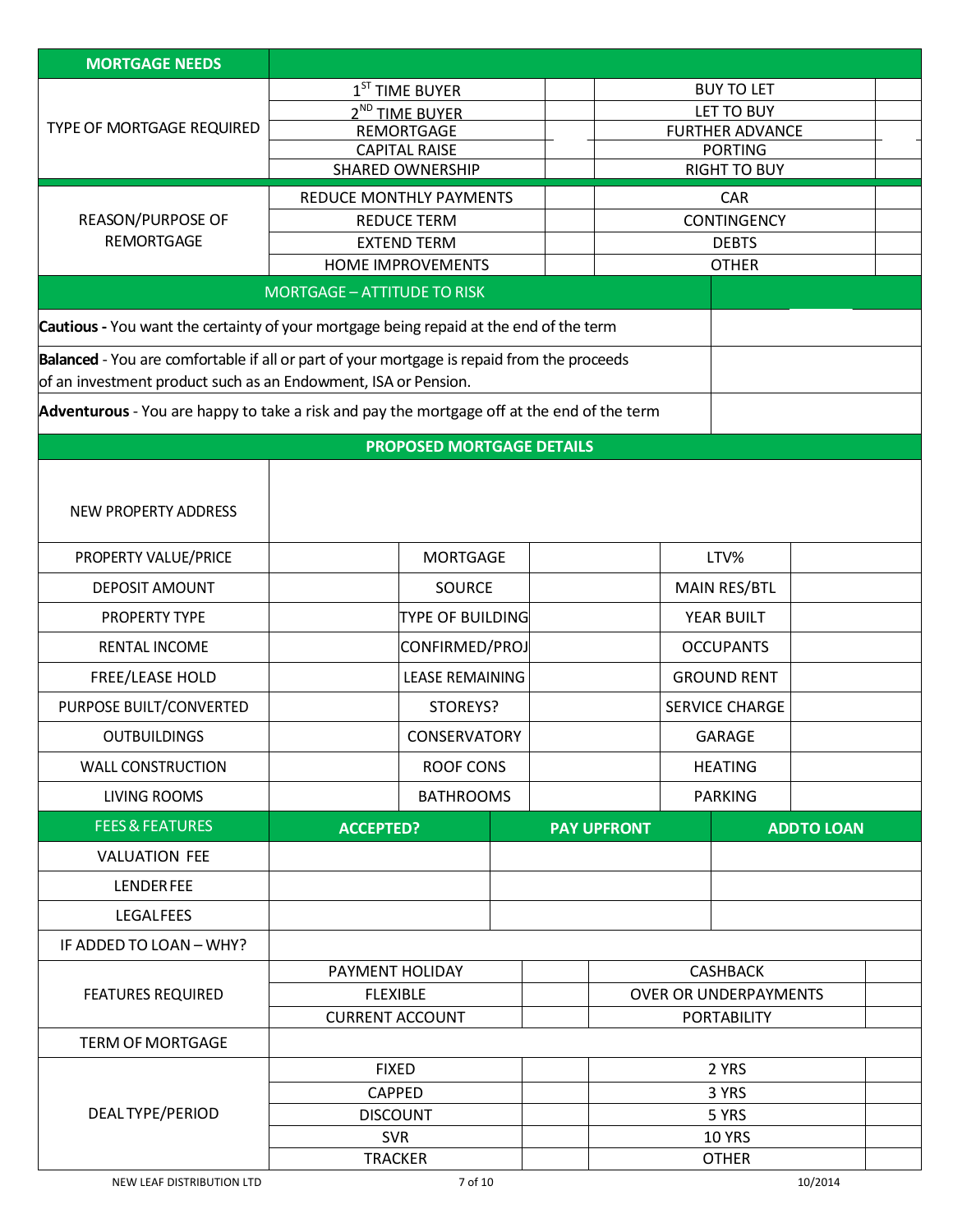| <b>DETERMINING YOUR PROTECTION NEEDS</b>                                             |                                                                           | <b>CLIENT1</b> | <b>CLIENT 2</b> |                 |
|--------------------------------------------------------------------------------------|---------------------------------------------------------------------------|----------------|-----------------|-----------------|
| In the event you were unable to work because of sickness or injury, could you:       |                                                                           |                |                 |                 |
| Pay for medical treatment in relation to sickness or injury?                         |                                                                           |                |                 |                 |
|                                                                                      | Continue to maintain your current standard of living?                     |                |                 |                 |
|                                                                                      | Continue to meet loan repayments?                                         |                |                 |                 |
|                                                                                      | If yes to any of the above, how long could you do this?                   |                |                 |                 |
|                                                                                      | In the event you suffered a Critical Illness, could you:                  |                |                 |                 |
|                                                                                      | Fund related medical costs?                                               |                |                 |                 |
|                                                                                      | Fund lifestyle or home alterations?                                       |                |                 |                 |
|                                                                                      | Provide for your children's education?                                    |                |                 |                 |
|                                                                                      | Manage your loan and debt repayments?                                     |                |                 |                 |
|                                                                                      | In the event of your death, could you:                                    |                |                 |                 |
|                                                                                      | Pay off all outstanding debt and liabilities?                             |                |                 |                 |
|                                                                                      | Provide for your children's education?                                    |                |                 |                 |
|                                                                                      | Fund funeral costs?                                                       |                |                 |                 |
|                                                                                      | Provide an income stream (for family/partner)?                            |                |                 |                 |
| <b>EXISTING INSURANCE POLICIES</b>                                                   | <b>PLAN1</b>                                                              | <b>PLAN 2</b>  |                 | <b>PLAN3</b>    |
| <b>POLICYHOLDER</b>                                                                  |                                                                           |                |                 |                 |
| <b>PLAN TYPE</b>                                                                     |                                                                           |                |                 |                 |
| <b>PROVIDER</b>                                                                      |                                                                           |                |                 |                 |
| <b>START DATE</b>                                                                    |                                                                           |                |                 |                 |
| <b>EXPIRY DATE</b>                                                                   |                                                                           |                |                 |                 |
| <b>SUM ASSURED</b>                                                                   |                                                                           |                |                 |                 |
| PREMIUM                                                                              |                                                                           |                |                 |                 |
| <b>DEFERRED PERIOD</b>                                                               |                                                                           |                |                 |                 |
| <b>CRITICAL ILLNESS</b>                                                              |                                                                           |                |                 |                 |
| <b>TERMINAL ILLNESS</b>                                                              |                                                                           |                |                 |                 |
| <b>WAIVER OF PREMIUM</b>                                                             |                                                                           |                |                 |                 |
| <b>TPD COVER</b>                                                                     |                                                                           |                |                 |                 |
| <b>INCAPACITY DEFINITION</b>                                                         |                                                                           |                |                 |                 |
| INVESTMENT ELEMENT/AMOUNT                                                            |                                                                           |                |                 |                 |
|                                                                                      |                                                                           |                |                 |                 |
| <b>OTHER INFORMATION</b>                                                             |                                                                           |                |                 |                 |
|                                                                                      | <b>PROTECTION - ATTITUDE TO RISK</b>                                      |                | <b>CLIENT 1</b> | <b>CLIENT 2</b> |
| Cautious - You would prefer for premiums to be guaranteed and not change except as a |                                                                           |                |                 |                 |
|                                                                                      | result of changes to the cover                                            |                |                 |                 |
|                                                                                      | Medium - You are prepared to accept premiums that may rise in the future. |                |                 |                 |
|                                                                                      | <b>MONTHLY PROTECTION BUDGET</b>                                          |                |                 |                 |
| <b>CLIENT1</b>                                                                       | <b>CLIENT2</b>                                                            |                |                 | <b>JOINT</b>    |
|                                                                                      |                                                                           |                |                 |                 |
| NEW LEAF DISTRIBUTION LTD                                                            | 8 of 10                                                                   |                |                 | 10/2014         |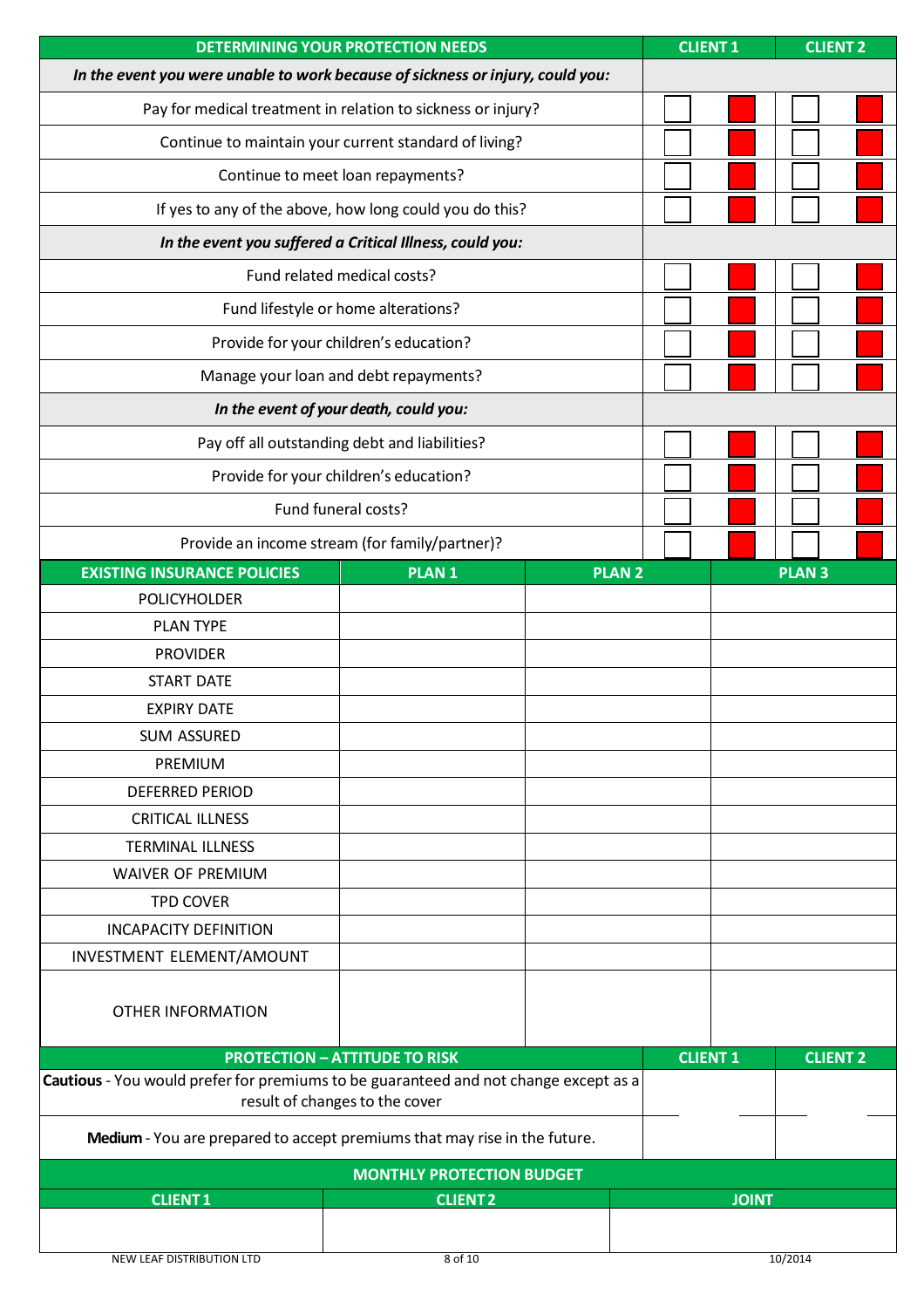| <b>DEBT PROTECTION</b>                                                                                            |     | <b>CLIENT1</b>               |                   | <b>CLIENT 2</b> | <b>JOINT</b>    |
|-------------------------------------------------------------------------------------------------------------------|-----|------------------------------|-------------------|-----------------|-----------------|
| <b>MORTGAGES</b>                                                                                                  |     |                              |                   |                 |                 |
| <b>OTHER</b>                                                                                                      |     |                              |                   |                 |                 |
| SUM ASSURED REQUIRED                                                                                              |     |                              |                   |                 |                 |
| <b>TERM</b>                                                                                                       |     |                              |                   |                 |                 |
| LEVEL/DECREASING                                                                                                  |     |                              |                   |                 |                 |
| <b>CRITICAL ILLNESS</b>                                                                                           |     |                              |                   |                 |                 |
| <b>WAIVER</b>                                                                                                     |     |                              |                   |                 |                 |
| WHY THIS SUM ASSURED?<br>WHY THIS TERM?<br><b>WHY THESE FEATURES?</b><br>or<br>WHY HAS THIS NOT BEEN ADDRESSED?   |     |                              |                   |                 |                 |
| <b>FAMILY AND LIFESTYLE PROTECTION</b>                                                                            |     | <b>CLIENT1</b>               |                   | <b>CLIENT 2</b> | <b>JOINT</b>    |
| <b>LEGACY AMOUNT</b>                                                                                              |     |                              |                   |                 |                 |
| <b>LIFESTYLE FUNDS</b>                                                                                            |     |                              |                   |                 |                 |
| <b>FUNERAL EXPENSES</b>                                                                                           |     |                              |                   |                 |                 |
| <b>OTHER</b>                                                                                                      |     |                              |                   |                 |                 |
| <b>SUM ASSURED REQUIRED</b>                                                                                       |     |                              |                   |                 |                 |
| <b>TERM</b>                                                                                                       |     |                              |                   |                 |                 |
| LEVEL/INCREASING/FIB                                                                                              |     |                              |                   |                 |                 |
| <b>CRITICAL ILLNESS</b>                                                                                           |     |                              |                   |                 |                 |
| <b>WAIVER</b>                                                                                                     |     |                              |                   |                 |                 |
| WHY THIS SUM ASSURED?<br>WHY THIS TERM?<br>WHY THESE FEATURES?<br>or<br>WHY HAS THIS NOT BEEN ADDRESSED?          |     |                              |                   |                 |                 |
| <b>INCOME PROTECTION</b>                                                                                          |     | <b>CLIENT 1</b>              |                   |                 | <b>CLIENT 2</b> |
| MONTHLY BENEFIT REQUIRED                                                                                          |     |                              |                   |                 |                 |
| DEFERRED PERIOD (WEEKS)                                                                                           |     |                              |                   |                 |                 |
| TERM/TO AGE                                                                                                       |     |                              |                   |                 |                 |
| UNEMPLOYMENT COVER                                                                                                |     |                              |                   |                 |                 |
| MINIMUM BENEFIT PERIOD                                                                                            |     |                              |                   |                 |                 |
| <b>INDEXATION</b>                                                                                                 |     |                              |                   |                 |                 |
| <b>WHY THIS BENEFIT?</b><br>WHY THIS DEFERRED PERIOD?<br>WHY THIS TERM?<br>or<br>WHY HAS THIS NOT BEEN ADDRESSED? |     |                              |                   |                 |                 |
|                                                                                                                   |     | <b>OTHER INSURANCE NEEDS</b> |                   |                 |                 |
| PMI                                                                                                               | B&C | <b>BUSINESS PROT.</b>        | <b>COMMERCIAL</b> | <b>TRAVEL</b>   | <b>OTHER</b>    |
|                                                                                                                   |     |                              |                   |                 |                 |